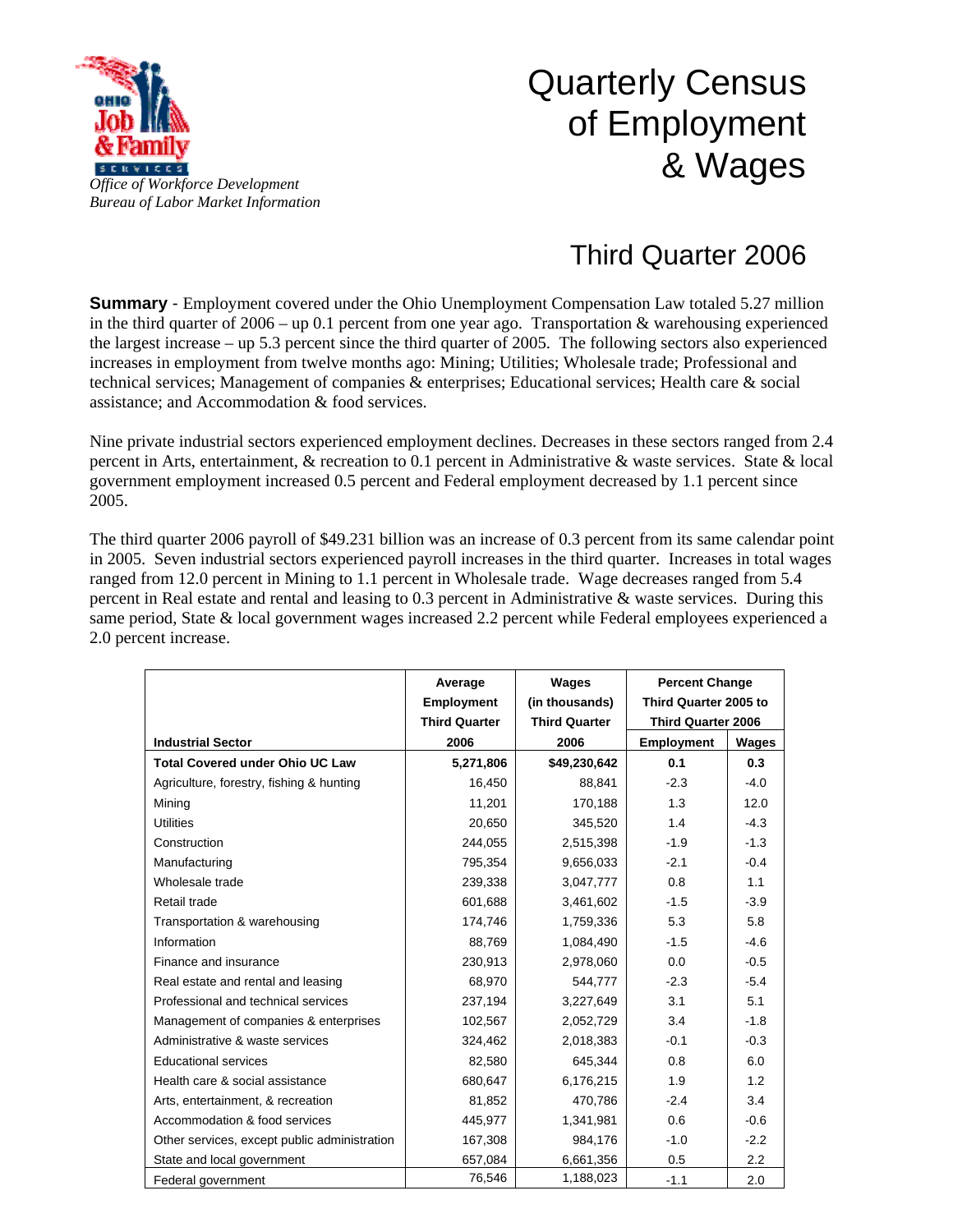Three of Ohio's ten largest counties experienced employment increases from their third quarter 2005 levels. Increases ranged from 5.3 percent in Butler County to 0.1 percent in Cuyahoga County. Hamilton, Lucas, Mahoning, Montgomery, and Stark Counties all suffered employment declines from one year ago with drops ranging from 2.8 percent in Montgomery County to 1.1 percent in Lucas County.

Four of the ten largest counties experienced payroll increases since 2005. Payroll gains ranged from 3.7 percent in Butler County to 0.4 percent in Franklin County. Cuyahoga, Hamilton, Lorain, Mahoning, Stark, and Summit Counties all experienced payroll decreases since the third quarter of 2005.

|                                        | Average<br><b>Employment</b> | Wages<br>(in thousands) | <b>Percent Change</b><br>Third Quarter 2005 to<br><b>Third Quarter 2006</b> |        |
|----------------------------------------|------------------------------|-------------------------|-----------------------------------------------------------------------------|--------|
|                                        | <b>Third Quarter</b>         | <b>Third Quarter</b>    |                                                                             |        |
| County                                 | 2006                         | 2006                    | <b>Employment</b>                                                           | Wages  |
| <b>Total Covered under Ohio UC Law</b> | 5,271,806                    | \$49,230,642            | 0.1                                                                         | 0.3    |
| Butler                                 | 143,876                      | 1,295,499               | 5.3                                                                         | 3.7    |
| Cuyahoga                               | 741,764                      | 7,608,929               | 0.1                                                                         | $-0.3$ |
| Franklin                               | 671,106                      | 6,967,199               | 0.0                                                                         | 0.4    |
| Hamilton                               | 521,174                      | 5,853,477               | $-1.8$                                                                      | $-0.9$ |
| Lorain                                 | 100,476                      | 857,694                 | 0.0                                                                         | $-4.0$ |
| Lucas                                  | 221,971                      | 2,068,457               | $-1.1$                                                                      | 0.8    |
| Mahoning                               | 103,219                      | 774,129                 | $-2.7$                                                                      | $-4.1$ |
| Montgomery                             | 268,048                      | 2,689,790               | $-2.8$                                                                      | 1.0    |
| <b>Stark</b>                           | 161,182                      | 1,318,435               | $-2.5$                                                                      | $-2.9$ |
| Summit                                 | 269,981                      | 2,498,316               | 0.4                                                                         | $-1.7$ |
| All other counties                     | 2,069,009                    | 17,298,717              | 1.0                                                                         | 1.7    |

The chart that follows presents the percentage of Ohio covered employment in each of the ten largest counties and all other counties combined. Ten of Ohio's 88 counties account for almost 61 percent of the state's covered employment.



## **Third Quarter 2006 Employment - Ten Largest Counties**